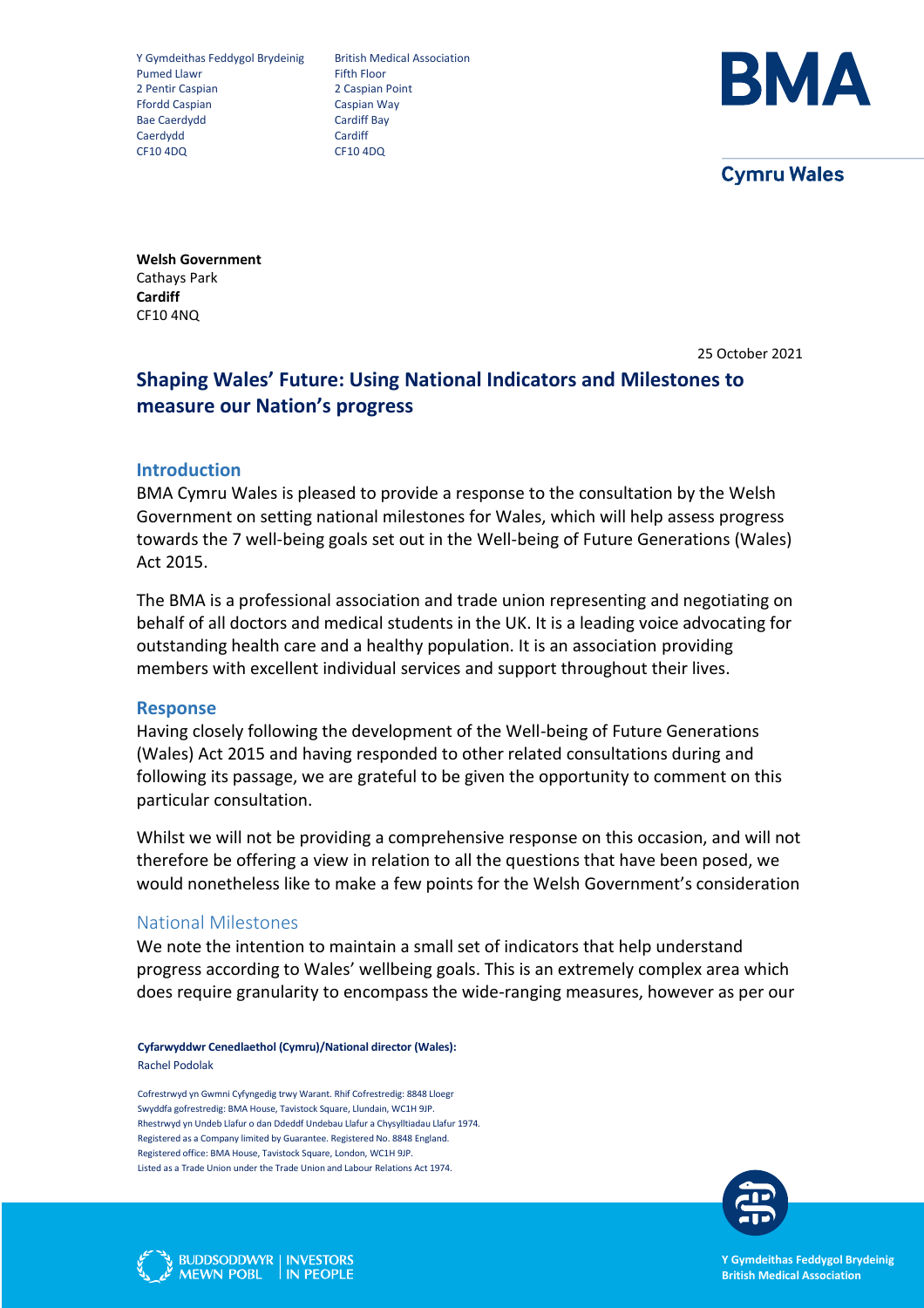previous feedback on this topic we feel that it is difficult to give equal consideration and prominence to the 40 or so indicators. Establishing a concise set of national milestones as measures against the indicators is therefore a positive development, although we would caution against them becoming defined 'targets'.

Many of the proposed milestones reflect BMA Cymru Wales priorities, as outlined in our recent **Senedd election manifesto<sup>i</sup>, for example**: ensuring a diverse workforce within an inclusive culture (Milestone 5); action on smoking, obesity and physical activity (Milestone 6) and ensuring a healthier environment with actions to improve air quality and phase out power generation from fossil fuels (Milestones 7 and 8). Additionally, achieving a net zero healthcare sector is one of the BMA's policy priorities<sup>ii</sup> across the UK and we would therefore support a milestone related to this goal.

As an association we are committed to addressing the determinants of health inequalities across the UK (as outlined in the recent toolkit for clinicians<sup>iii</sup>), and therefore are keenly aware of the long-term health impacts that educational disadvantages and employment instability have upon individual and community health (Milestones 1,2 and 3).

Whilst we are supportive of the suggested Milestones as measures of progress or lack thereof, we are somewhat unclear about how they will be used in practical day-to-day terms, particularly within the NHS and in the community. It is important that the milestones do not become an additional, unwarranted layer of bureaucracy placed upon clinicians as a form of performance management. At the same time, it is clear that such measures of national importance are easily accessible, communicated to and understood by the health and care workforce as a point of reference.

## National Indicators

In our response to the 2016 consultation '*Well-being of Future Generations (Wales) Act 2015: How do you measure a nation's progress?iv ',* we noted our concern regarding the apparent absence of measures that can identify progress that may be made towards tackling obesity. At the time, we commented that given "*the growing prevalence of obesity, and its relationship with conditions such as heart disease, stroke, diabetes and some cancers, it must clearly be seen as a key priority*". It is disappointing that there has been little tangible improvement with regard to obesity in the intervening five years, with the 2019-20 National Survey for Wales' showing that 61% of adults are classified as overweight or obese, including 25% who are obese. It is therefore appropriate to restate our previous call for a specific indicator focusing on obesity prevention.

We would support the introduction of new indicators on travel and transport. BMA Cymru Wales has long supported Active Travel prior to and subsequent to the 2013 Act, but we are concerned about the implementation, with only 5% of people over 16 making at least one 'active travel trip' once a week in 2016-17. The Economy, Infrastructure and Skills Committee's post-legislative scrutiny reportvi identified that the level of available funding constrained the activity of local authorities and advocated for an increase in the overall recurrent funding for implementation.